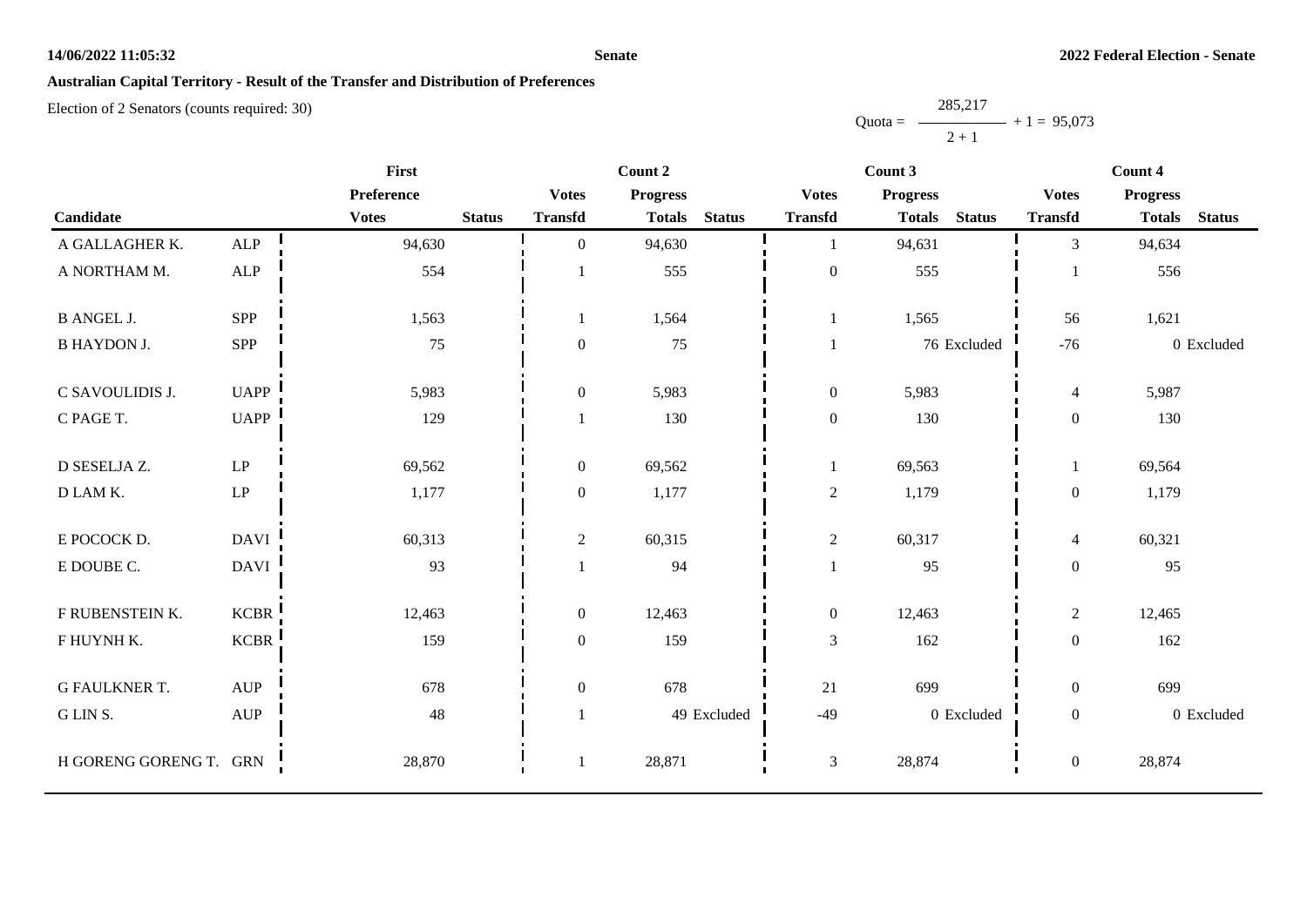#### **Senate**

# **Australian Capital Territory - Result of the Transfer and Distribution of Preferences**

|           | 285,217 |               |
|-----------|---------|---------------|
| $Quota =$ |         | $+1 = 95,073$ |
|           | $2 + 1$ |               |

|                         |                             | First                         |                                      | Count 2                        |                                           | Count 3                        | Count 4                               |                                |  |
|-------------------------|-----------------------------|-------------------------------|--------------------------------------|--------------------------------|-------------------------------------------|--------------------------------|---------------------------------------|--------------------------------|--|
|                         |                             | Preference                    | <b>Votes</b>                         | <b>Progress</b>                | <b>Votes</b>                              | <b>Progress</b>                | <b>Votes</b>                          | <b>Progress</b>                |  |
| Candidate               |                             | <b>Votes</b><br><b>Status</b> | <b>Transfd</b>                       | <b>Status</b><br><b>Totals</b> | <b>Transfd</b>                            | <b>Status</b><br><b>Totals</b> | <b>Transfd</b>                        | <b>Totals</b><br><b>Status</b> |  |
| H CRUZ J.               | GRN                         | 490                           |                                      | 491                            |                                           | 492                            | $\overline{0}$                        | 492                            |  |
| I KATELARIS A.          | <b>HMP</b>                  | 4,440                         |                                      | 4,441                          | $\mathfrak{Z}$                            | 4,444                          | $\overline{0}$                        | 4,444                          |  |
| I STANVIC M.            | HMP                         | 76                            |                                      | 77                             | $\boldsymbol{0}$                          | 77                             | $\overline{2}$                        | 79 Excluded                    |  |
| J del VALLE Y.          | AJP                         | 1,852                         | 22                                   | 1,874                          | $\mathbf{I}$                              | 1,875                          |                                       | 1,876                          |  |
| J FAHIZ J.              | ${\rm AJP}$                 | 37 Excluded                   | $-37$                                | 0 Excluded                     | $\boldsymbol{0}$                          | $0$ Excluded                   | $\overline{0}$                        | 0 Excluded                     |  |
| K SIMMS M.              | <b>IMO</b>                  | 1,380                         | $\overline{0}$                       | 1,380                          | $\boldsymbol{0}$                          | 1,380                          |                                       | 1,381                          |  |
| K LIDDICOAT M.          | IMO                         | $78\,$                        | $\mathfrak{Z}$                       | 81                             | $\boldsymbol{0}$                          | 81                             | $\boldsymbol{0}$                      | 81                             |  |
| UGLIF.                  | $\mathop{\rm IND}\nolimits$ | 567                           |                                      | 568                            | 8                                         | 576                            |                                       | 577                            |  |
| <b>Exhausted Votes</b>  |                             | $\mathbf{0}$                  | $\theta$                             | $\overline{0}$                 | $\boldsymbol{0}$                          | $\boldsymbol{0}$               | $\overline{0}$                        | $\boldsymbol{0}$               |  |
| <b>Loss By Fraction</b> |                             | $\mathbf{0}$                  | $\theta$                             | $\mathbf{0}$                   | $\boldsymbol{0}$                          | $\mathbf{0}$                   | $\overline{0}$                        | $\mathbf{0}$                   |  |
| <b>Total Votes</b>      |                             | 285,217                       | $\overline{0}$                       | 285,217                        | $\boldsymbol{0}$                          | 285,217                        | $\overline{0}$                        | 285,217                        |  |
|                         |                             |                               | Candidates Excluded<br>31. FAHIZ, J. |                                | <b>Candidates Excluded</b><br>25. LIN, S. |                                | Candidates Excluded<br>15. HAYDON, J. |                                |  |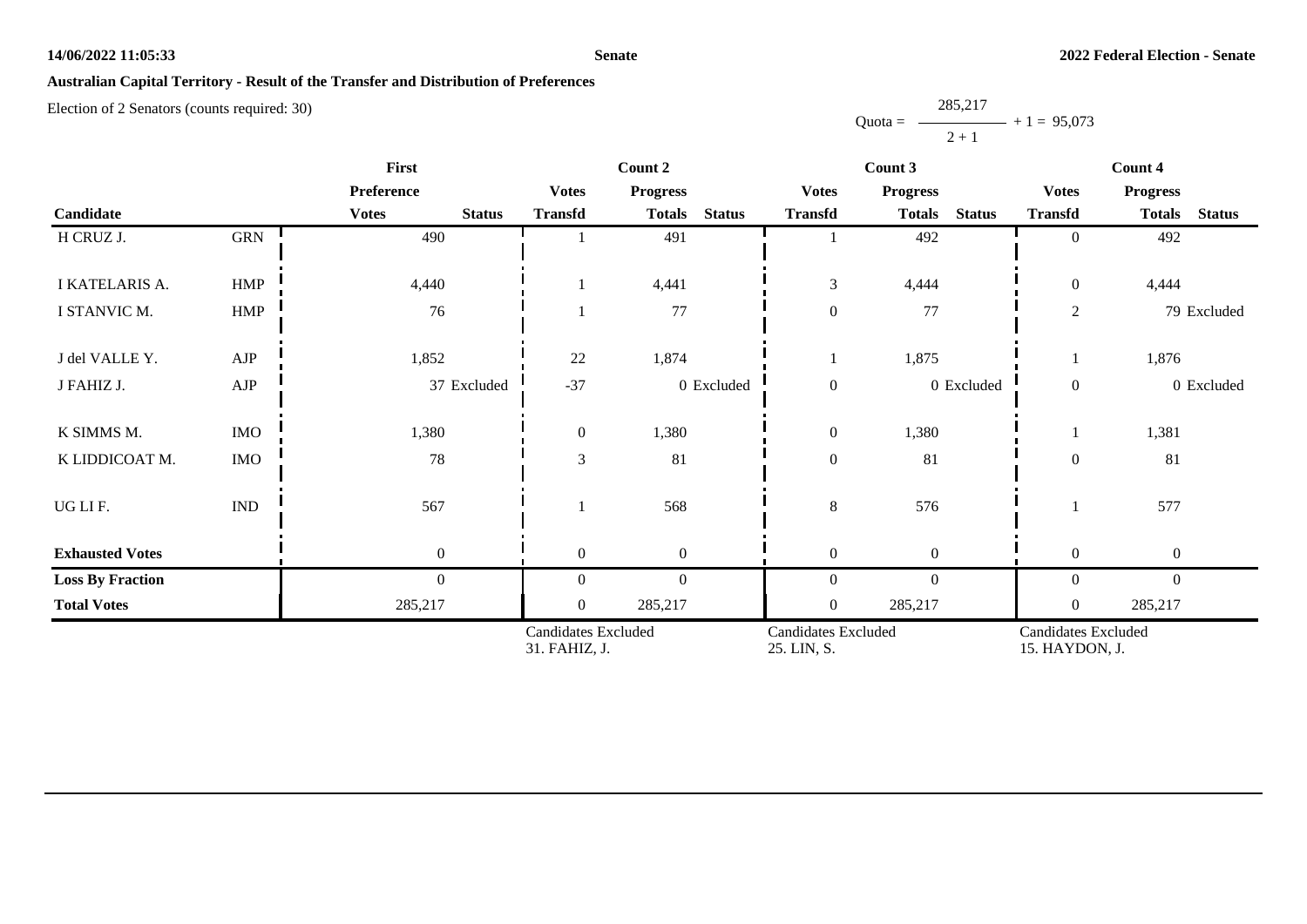#### **Senate**

# **Australian Capital Territory - Result of the Transfer and Distribution of Preferences**

|           | 285,217 |               |
|-----------|---------|---------------|
| $Quota =$ |         | $+1 = 95,073$ |
|           | $2+1$   |               |

|                         |                                  | Count 5               |               | Count 6          |                 |               |                  | Count 7                        |                  | Count 8         |               |  |
|-------------------------|----------------------------------|-----------------------|---------------|------------------|-----------------|---------------|------------------|--------------------------------|------------------|-----------------|---------------|--|
|                         |                                  | <b>Votes Progress</b> |               | <b>Votes</b>     | <b>Progress</b> |               | <b>Votes</b>     | <b>Progress</b>                | <b>Votes</b>     | <b>Progress</b> |               |  |
| Candidate               |                                  | <b>Transfd Totals</b> | <b>Status</b> | <b>Transfd</b>   | <b>Totals</b>   | <b>Status</b> | <b>Transfd</b>   | <b>Status</b><br><b>Totals</b> | <b>Transfd</b>   | <b>Totals</b>   | <b>Status</b> |  |
| A GALLAGHER, K.         | ALP                              | $\overline{2}$        | 94,636        | $\mathbf{0}$     | 94,636          |               | 5                | 94,641                         | 3                | 94,644          |               |  |
| A NORTHAM, M.           | ${\sf ALP}$                      |                       | 557           | $\boldsymbol{0}$ | 557             |               | $\mathfrak 3$    | 560                            | $\boldsymbol{0}$ | 560             |               |  |
| B ANGEL, J.             | SPP                              | $\overline{c}$        | 1,623         | 3                | 1,626           |               | $\mathbf{1}$     | 1,627                          | $\overline{c}$   | 1,629           |               |  |
| B HAYDON, J.            | SPP                              | $\boldsymbol{0}$      | 0 Excluded    | $\boldsymbol{0}$ |                 | 0 Excluded    | $\boldsymbol{0}$ | 0 Excluded                     | $\mathbf{0}$     | 0 Excluded      |               |  |
| C SAVOULIDIS, J.        | <b>UAPP</b>                      | $\overline{0}$        | 5,987         | $\boldsymbol{0}$ | 5,987           |               | $\boldsymbol{0}$ | 5,987                          | 97               | 6,084           |               |  |
| C PAGE, T.              | <b>UAPP</b>                      |                       | 131           |                  | 132             |               | $\mathbf{1}$     | 133 Excluded                   | $-133$           | 0 Excluded      |               |  |
| D SESELJA, Z.           | $\mathbf{L}\mathbf{P}$           | $\overline{0}$        | 69,564        |                  | 69,565          |               | $\boldsymbol{0}$ | 69,565                         | 3                | 69,568          |               |  |
| D LAM, K.               | $\ensuremath{\mathrm{LP}}$       | $\overline{2}$        | 1,181         | $\mathbf{0}$     | 1,181           |               | $\sqrt{2}$       | 1,183                          | 6                | 1,189           |               |  |
| E POCOCK, D.            | <b>DAVI</b>                      | $\overline{3}$        | 60,324        | $\mathbf{1}$     | 60,325          |               | 55               | 60,380                         | $\boldsymbol{7}$ | 60,387          |               |  |
| E DOUBE, C.             | <b>DAVI</b>                      | $\boldsymbol{0}$      | 95            |                  | 96 Excluded     |               | $-96$            | 0 Excluded                     | $\overline{0}$   | 0 Excluded      |               |  |
| F RUBENSTEIN, K.        | <b>KCBR</b>                      |                       | 12,466        | $\overline{c}$   | 12,468          |               | 6                | 12,474                         | $\mathbf{1}$     | 12,475          |               |  |
| F HUYNH, K.             | <b>KCBR</b>                      | $\overline{2}$        | 164           | $\overline{0}$   | 164             |               | 9                | 173                            |                  | 174 Excluded    |               |  |
| G FAULKNER, T.          | $\mathbf{A}\mathbf{U}\mathbf{P}$ | $\overline{c}$        | 701           | $\mathbf{0}$     | 701             |               | $\overline{4}$   | 705                            |                  | 706             |               |  |
| G LIN, S.               | $\mathbf{A}\mathbf{U}\mathbf{P}$ | $\boldsymbol{0}$      | 0 Excluded    | $\boldsymbol{0}$ |                 | 0 Excluded    | $\boldsymbol{0}$ | 0 Excluded                     | $\boldsymbol{0}$ | 0 Excluded      |               |  |
| H GORENG GORENG, T. GRN |                                  |                       | 28,875        | $\overline{1}$   | 28,876          |               | $\mathfrak{Z}$   | 28,879                         | $\mathbf{0}$     | 28,879          |               |  |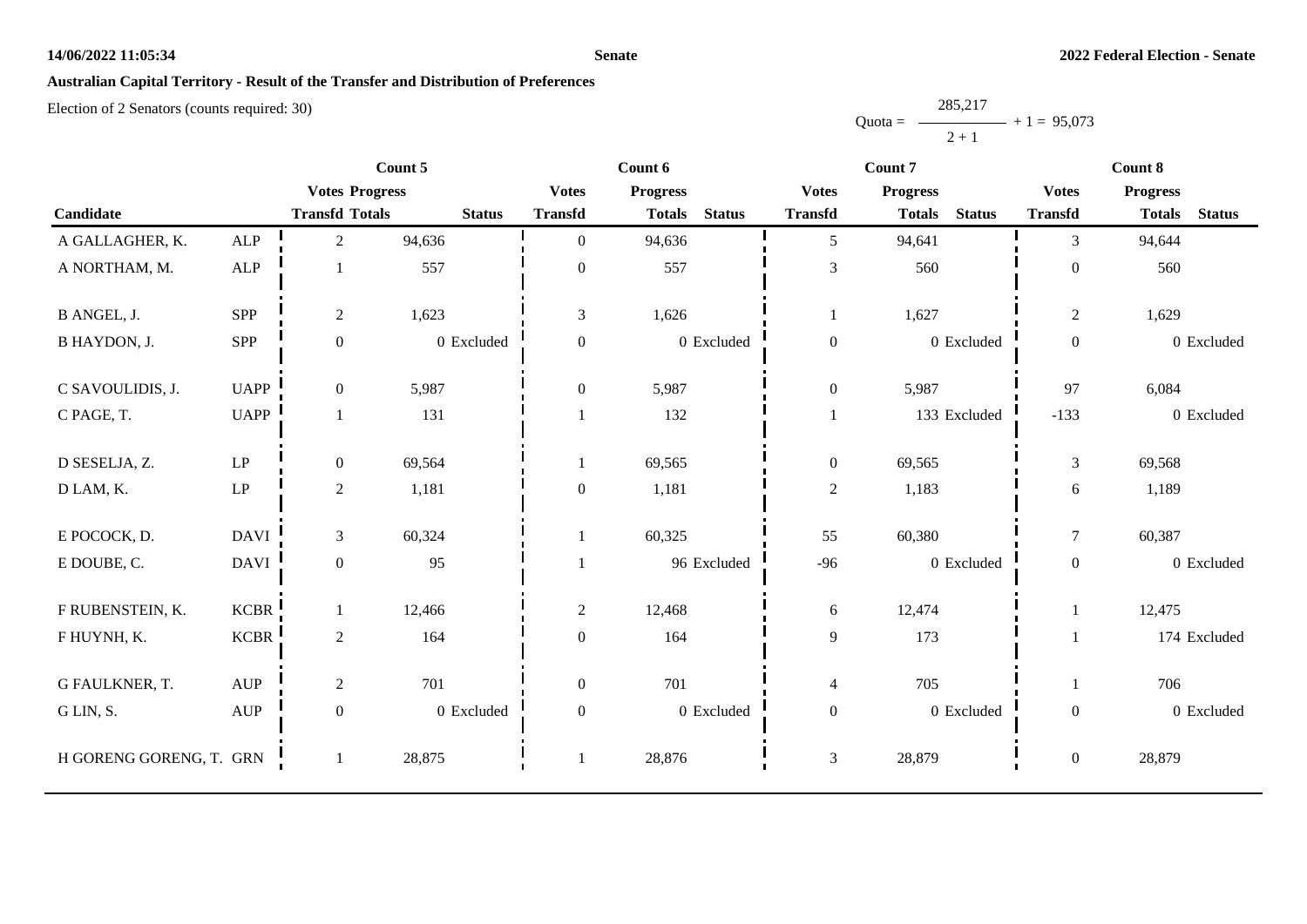#### **Senate**

# **Australian Capital Territory - Result of the Transfer and Distribution of Preferences**

|           | 285,217       |  |
|-----------|---------------|--|
| $Quota =$ | $+1 = 95,073$ |  |
|           | $2 + 1$       |  |

| Count 5                 |                             |                                               |                  |                                                 | Count 6                        |                                      | Count 7                        | Count 8                                    |                                |  |
|-------------------------|-----------------------------|-----------------------------------------------|------------------|-------------------------------------------------|--------------------------------|--------------------------------------|--------------------------------|--------------------------------------------|--------------------------------|--|
|                         |                             | <b>Votes Progress</b>                         |                  | <b>Votes</b>                                    | <b>Progress</b>                | <b>Votes</b>                         | <b>Progress</b>                | <b>Votes</b>                               | <b>Progress</b>                |  |
| Candidate               |                             | <b>Transfd Totals</b>                         | <b>Status</b>    | <b>Transfd</b>                                  | <b>Status</b><br><b>Totals</b> | <b>Transfd</b>                       | <b>Status</b><br><b>Totals</b> | <b>Transfd</b>                             | <b>Totals</b><br><b>Status</b> |  |
| H CRUZ, J.              | <b>GRN</b>                  | 3                                             | 495              |                                                 | 496                            | $\overline{4}$                       | 500                            | $\overline{0}$                             | 500                            |  |
| I KATELARIS, A.         | <b>HMP</b>                  | 51                                            | 4,495            |                                                 | 4,496                          |                                      | 4,497                          | $\mathfrak{2}$                             | 4,499                          |  |
| I STANVIC, M.           | <b>HMP</b>                  | $-79$                                         | 0 Excluded       | $\theta$                                        | 0 Excluded                     | $\boldsymbol{0}$                     | 0 Excluded                     | $\mathbf{0}$                               | 0 Excluded                     |  |
| J del VALLE, Y.         | ${\rm AJP}$                 | $\overline{c}$                                | 1,878            | 2                                               | 1,880                          | $\boldsymbol{0}$                     | 1,880                          |                                            | 1,881                          |  |
| J FAHIZ, J.             | ${\rm AJP}$                 | $\boldsymbol{0}$                              | 0 Excluded       | $\mathbf{0}$                                    | 0 Excluded                     | $\boldsymbol{0}$                     | 0 Excluded                     | $\mathbf{0}$                               | 0 Excluded                     |  |
| K SIMMS, M.             | $\rm{IMO}$                  |                                               | 1,382            | 67                                              | 1,449                          | $\boldsymbol{0}$                     | 1,449                          | $\overline{7}$                             | 1,456                          |  |
| K LIDDICOAT, M.         | <b>IMO</b>                  | $\mathfrak{Z}$                                | 84 Excluded      | $-84$                                           | 0 Excluded                     | $\boldsymbol{0}$                     | 0 Excluded                     | $\overline{0}$                             | 0 Excluded                     |  |
| UG LI, F.               | $\mathop{\rm IND}\nolimits$ | $\overline{c}$                                | 579              | 3                                               | 582                            | $\mathbf{2}$                         | 584                            | $\mathfrak{2}$                             | 586                            |  |
| <b>Exhausted Votes</b>  |                             | $\overline{0}$                                | $\boldsymbol{0}$ | $\overline{0}$                                  | $\boldsymbol{0}$               | $\boldsymbol{0}$                     | $\theta$                       | $\boldsymbol{0}$                           | $\boldsymbol{0}$               |  |
| <b>Loss By Fraction</b> |                             | $\overline{0}$                                | $\mathbf{0}$     | $\Omega$                                        | $\boldsymbol{0}$               | $\mathbf{0}$                         | $\mathbf{0}$                   | $\overline{0}$                             | $\boldsymbol{0}$               |  |
| <b>Total Votes</b>      |                             | $\mathbf{0}$                                  | 285,217          | $\theta$                                        | 285,217                        | $\boldsymbol{0}$                     | 285,217                        | $\mathbf{0}$                               | 285,217                        |  |
|                         |                             | <b>Candidates Excluded</b><br>29. STANVIC, M. |                  | <b>Candidates Excluded</b><br>33. LIDDICOAT, M. |                                | Candidates Excluded<br>21. DOUBE, C. |                                | <b>Candidates Excluded</b><br>17. PAGE, T. |                                |  |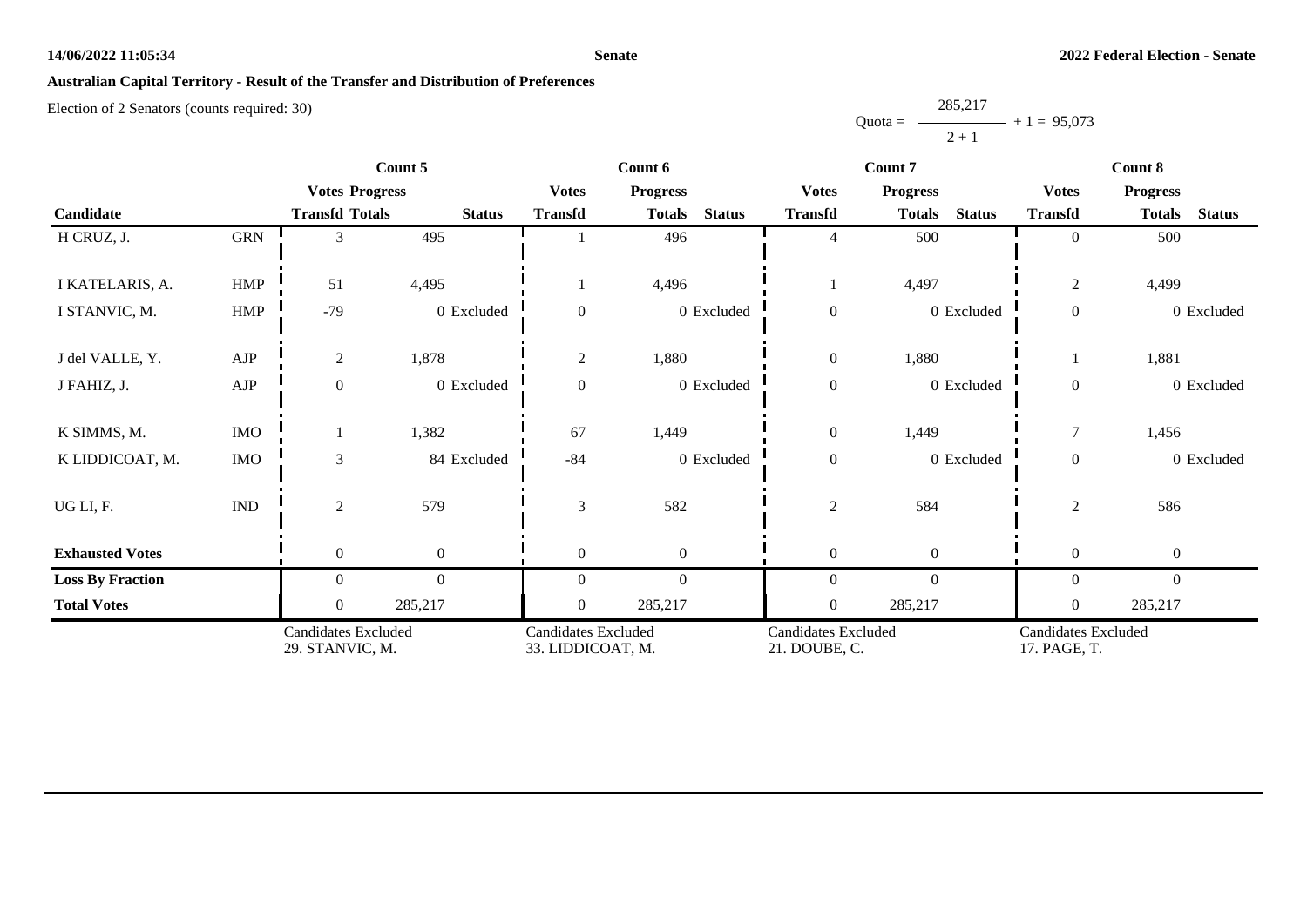#### **Senate**

# **Australian Capital Territory - Result of the Transfer and Distribution of Preferences**

|           | 285,217 |               |
|-----------|---------|---------------|
| $Quota =$ |         | $+1 = 95,073$ |
|           | $2 + 1$ |               |

|                         |             | Count 9               |               |                  | Count 10                       |                  | Count 11                       | Count 12         |                                |  |
|-------------------------|-------------|-----------------------|---------------|------------------|--------------------------------|------------------|--------------------------------|------------------|--------------------------------|--|
|                         |             | <b>Votes Progress</b> |               | <b>Votes</b>     | <b>Progress</b>                | <b>Votes</b>     | <b>Progress</b>                | <b>Votes</b>     | <b>Progress</b>                |  |
| Candidate               |             | <b>Transfd Totals</b> | <b>Status</b> | <b>Transfd</b>   | <b>Status</b><br><b>Totals</b> | <b>Transfd</b>   | <b>Status</b><br><b>Totals</b> | <b>Transfd</b>   | <b>Status</b><br><b>Totals</b> |  |
| A GALLAGHER, K.         | ALP         | 12                    | 94,656        | 46               | 94,702                         | 340              | 95,042                         | 195              | 95,237 Elected                 |  |
| A NORTHAM, M.           | ALP         | 6                     | 566           | $\overline{4}$   | 570 Excluded                   | $-570$           | 0 Excluded                     | $\boldsymbol{0}$ | 0 Excluded                     |  |
| B ANGEL, J.             | SPP         |                       | 1,630         | $\overline{0}$   | 1,630                          | $20\,$           | 1,650                          | 16               | 1,666                          |  |
| <b>B HAYDON, J.</b>     | <b>SPP</b>  | $\boldsymbol{0}$      | 0 Excluded    | $\mathbf{0}$     | 0 Excluded                     | $\boldsymbol{0}$ | 0 Excluded                     | $\boldsymbol{0}$ | 0 Excluded                     |  |
| C SAVOULIDIS, J.        | <b>UAPP</b> |                       | 6,085         | $\mathfrak{Z}$   | 6,088                          | $10\,$           | 6,098                          | 11               | 6,109                          |  |
| C PAGE, T.              | <b>UAPP</b> | $\overline{0}$        | 0 Excluded    | $\overline{0}$   | 0 Excluded                     | $\boldsymbol{0}$ | 0 Excluded                     | $\boldsymbol{0}$ | 0 Excluded                     |  |
| D SESELJA, Z.           | LP          | 9                     | 69,577        | $\overline{c}$   | 69,579                         | 23               | 69,602                         | 53               | 69,655                         |  |
| D LAM, K.               | LP          | $8\,$                 | 1,197         | $\overline{7}$   | 1,204                          | 30               | 1,234                          | 33               | 1,267                          |  |
| E POCOCK, D.            | <b>DAVI</b> | 27                    | 60,414        | 50               | 60,464                         | 75               | 60,539                         | 75               | 60,614                         |  |
| E DOUBE, C.             | <b>DAVI</b> | $\overline{0}$        | 0 Excluded    | $\overline{0}$   | 0 Excluded                     | $\boldsymbol{0}$ | 0 Excluded                     | $\boldsymbol{0}$ | 0 Excluded                     |  |
| F RUBENSTEIN, K.        | <b>KCBR</b> | 86                    | 12,561        | 14               | 12,575                         | $18\,$           | 12,593                         | 57               | 12,650                         |  |
| F HUYNH, K.             | <b>KCBR</b> | $-174$                | 0 Excluded    | $\mathbf{0}$     | $0$ Excluded                   | $\boldsymbol{0}$ | 0 Excluded                     | $\mathbf{0}$     | 0 Excluded                     |  |
| G FAULKNER, T.          | <b>AUP</b>  | 3                     | 709           | $\mathbf{2}$     | 711                            | 5                | 716                            | 22               | 738                            |  |
| G LIN, S.               | <b>AUP</b>  | $\overline{0}$        | 0 Excluded    | $\boldsymbol{0}$ | 0 Excluded                     | $\boldsymbol{0}$ | 0 Excluded                     | $\boldsymbol{0}$ | 0 Excluded                     |  |
| H GORENG GORENG, T. GRN |             | $\tau$                | 28,886        | 366              | 29,252                         | 31               | 29,283                         | 43               | 29,326                         |  |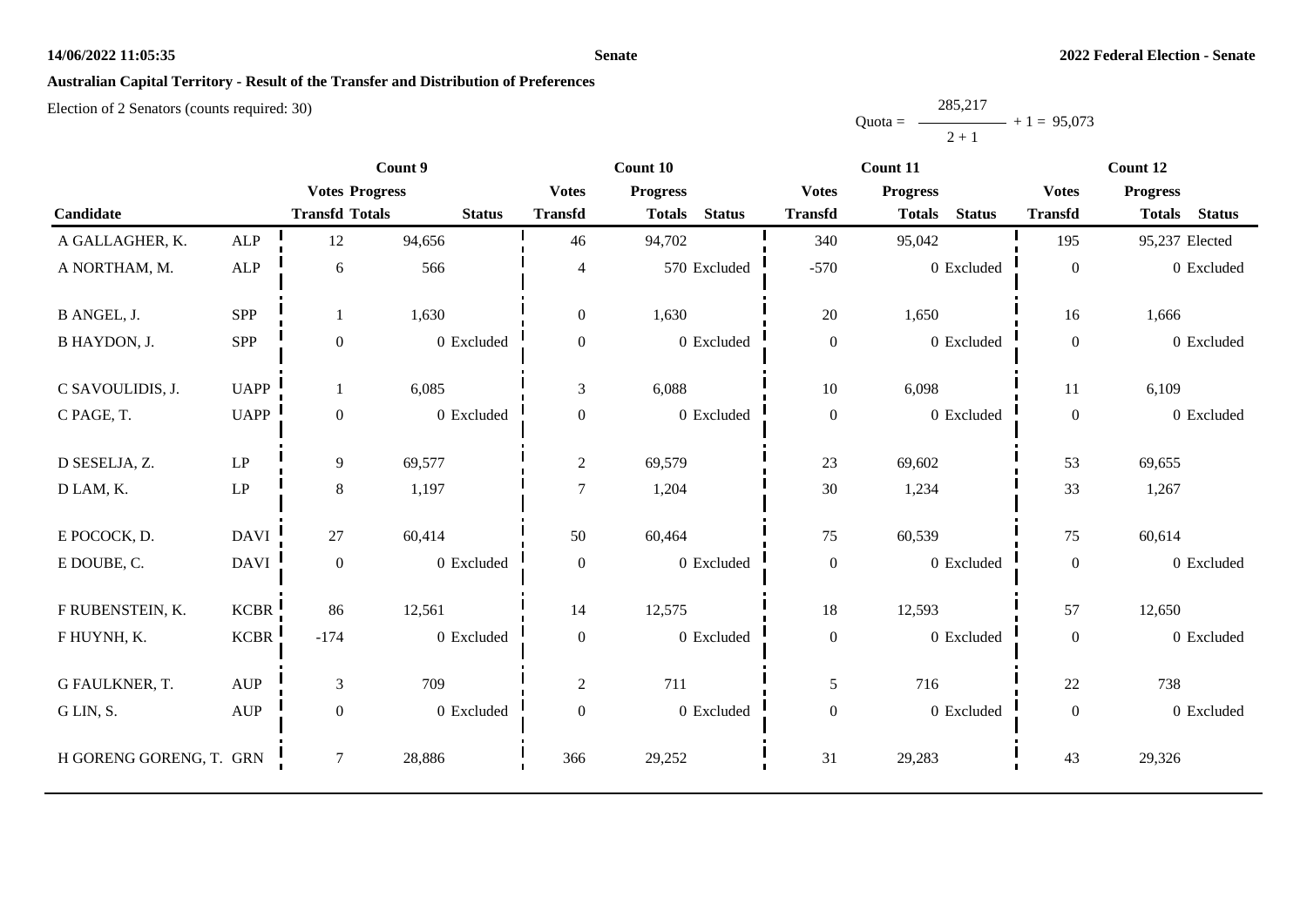#### **Senate**

# **Australian Capital Territory - Result of the Transfer and Distribution of Preferences**

|           | 285,217 |               |
|-----------|---------|---------------|
| $Quota =$ |         | $+1 = 95,073$ |
|           | $2 + 1$ |               |

|                         | Count 9                     |                                             |                  | Count 10                                   |                 |               | Count 11                                      | Count 12                       |                                                                                        |                                |
|-------------------------|-----------------------------|---------------------------------------------|------------------|--------------------------------------------|-----------------|---------------|-----------------------------------------------|--------------------------------|----------------------------------------------------------------------------------------|--------------------------------|
|                         |                             | <b>Votes Progress</b>                       |                  | <b>Votes</b>                               | <b>Progress</b> |               | <b>Votes</b>                                  | <b>Progress</b>                |                                                                                        | <b>Progress</b>                |
| Candidate               |                             | <b>Transfd Totals</b>                       | <b>Status</b>    | <b>Transfd</b>                             | <b>Totals</b>   | <b>Status</b> | <b>Transfd</b>                                | <b>Totals</b><br><b>Status</b> | <b>Transfd</b>                                                                         | <b>Status</b><br><b>Totals</b> |
| H CRUZ, J.              | <b>GRN</b>                  | 6                                           | 506 Excluded     | $-506$                                     |                 | 0 Excluded    | $\mathbf{0}$                                  | 0 Excluded                     | $\overline{0}$                                                                         | 0 Excluded                     |
| I KATELARIS, A.         | <b>HMP</b>                  |                                             | 4,500            | 6                                          | 4,506           |               | $\overline{4}$                                | 4,510                          | 27                                                                                     | 4,537                          |
| I STANVIC, M.           | <b>HMP</b>                  | $\boldsymbol{0}$                            | 0 Excluded       | $\mathbf{0}$                               |                 | 0 Excluded    | $\boldsymbol{0}$                              | 0 Excluded                     | $\boldsymbol{0}$                                                                       | 0 Excluded                     |
| J del VALLE, Y.         | ${\rm AJP}$                 | $\boldsymbol{0}$                            | 1,881            | 3                                          | 1,884           |               | $\overline{4}$                                | 1,888                          | 22                                                                                     | 1,910                          |
| J FAHIZ, J.             | ${\rm AJP}$                 | $\boldsymbol{0}$                            | 0 Excluded       | $\boldsymbol{0}$                           |                 | 0 Excluded    | $\boldsymbol{0}$                              | 0 Excluded                     | $\boldsymbol{0}$                                                                       | 0 Excluded                     |
| K SIMMS, M.             | <b>IMO</b>                  |                                             | 1,457            |                                            | 1,458           |               | $\overline{4}$                                | 1,462                          | 44                                                                                     | 1,506                          |
| K LIDDICOAT, M.         | <b>IMO</b>                  | $\boldsymbol{0}$                            | 0 Excluded       | $\mathbf{0}$                               |                 | 0 Excluded    | $\boldsymbol{0}$                              | 0 Excluded                     | $\mathbf{0}$                                                                           | 0 Excluded                     |
| UG LI, F.               | $\mathop{\rm IND}\nolimits$ | 6                                           | 592              |                                            | 593             |               | 5                                             | 598 Excluded                   | $-598$                                                                                 | 0 Excluded                     |
| <b>Exhausted Votes</b>  |                             | $\overline{0}$                              | $\boldsymbol{0}$ |                                            |                 |               |                                               | 2                              | $\boldsymbol{0}$                                                                       | $\overline{2}$                 |
| <b>Loss By Fraction</b> |                             | $\overline{0}$                              | $\mathbf{0}$     | $\Omega$                                   | $\mathbf{0}$    |               | $\mathbf{0}$                                  | $\mathbf{0}$                   | $\mathbf{0}$                                                                           | $\mathbf{0}$                   |
| <b>Total Votes</b>      |                             | $\overline{0}$                              | 285,217          | $\overline{0}$                             | 285,217         |               | $\boldsymbol{0}$                              | 285,217                        | $\boldsymbol{0}$                                                                       | 285,217                        |
|                         |                             | <b>Candidates Excluded</b><br>23. HUYNH, K. |                  | <b>Candidates Excluded</b><br>27. CRUZ, J. |                 |               | <b>Candidates Excluded</b><br>13. NORTHAM, M. |                                | Candidates Excluded<br>34. LI, F.<br><b>Candidates Elected</b><br>1. GALLAGHER, K.(12) |                                |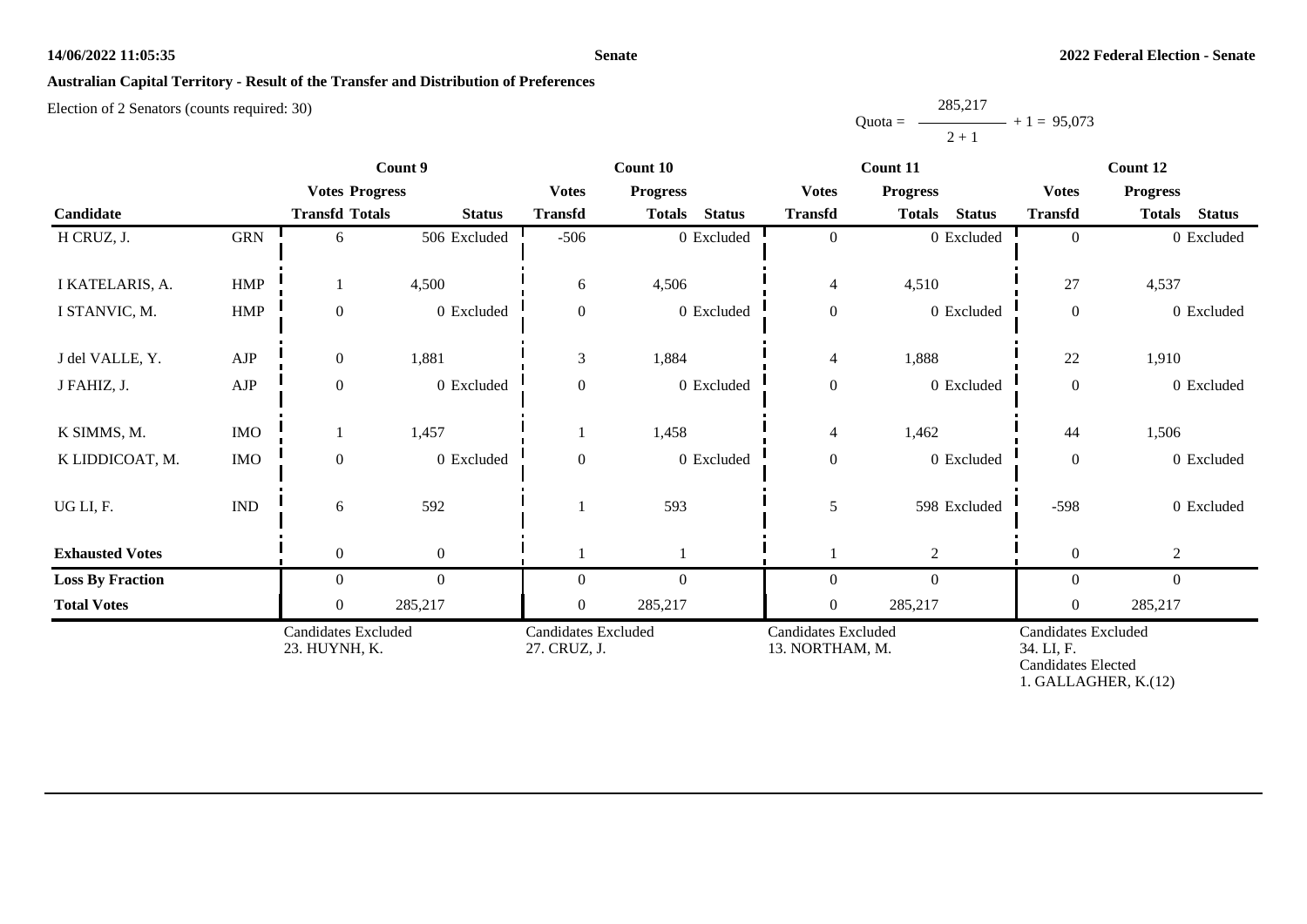#### **Senate**

## **Australian Capital Territory - Result of the Transfer and Distribution of Preferences**

|           | 285,217 |               |
|-----------|---------|---------------|
| $Quota =$ |         | $+1 = 95,073$ |
|           | $2 + 1$ |               |

|                      |                                  | Count 13              |                | <b>Count 14 - 15</b> |                 |                | <b>Count 16 - 17</b> |                 |               | <b>Count 18 - 19</b> |                 |                |
|----------------------|----------------------------------|-----------------------|----------------|----------------------|-----------------|----------------|----------------------|-----------------|---------------|----------------------|-----------------|----------------|
|                      |                                  | <b>Votes Progress</b> |                | <b>Votes</b>         | <b>Progress</b> |                | <b>Votes</b>         | <b>Progress</b> |               | <b>Votes</b>         | <b>Progress</b> |                |
| Candidate            |                                  | <b>Transfd Totals</b> | <b>Status</b>  | <b>Transfd</b>       | <b>Totals</b>   | <b>Status</b>  | <b>Transfd</b>       | <b>Totals</b>   | <b>Status</b> | <b>Transfd</b>       | <b>Totals</b>   | <b>Status</b>  |
| A GALLAGHER K.       | ALP                              | $-164$                | 95,073 Elected | $\Omega$             | 95,073 Elected  |                | $\mathbf{0}$         | 95,073 Elected  |               | $\Omega$             | 95,073 Elected  |                |
| A NORTHAM M.         | ${\sf ALP}$                      | $\overline{0}$        | 0 Excluded     | $\overline{0}$       |                 | 0 Excluded     | $\boldsymbol{0}$     |                 | 0 Excluded    | $\overline{0}$       |                 | 0 Excluded     |
| <b>B ANGEL J.</b>    | SPP                              | 5                     | 1,671          | 75                   | 1,746           |                | 36                   | 1,782           |               | 114                  |                 | 1,896 Excluded |
| <b>B HAYDON J.</b>   | SPP                              | $\boldsymbol{0}$      | 0 Excluded     | $\overline{0}$       |                 | 0 Excluded     | $\boldsymbol{0}$     |                 | 0 Excluded    | $\overline{0}$       |                 | 0 Excluded     |
| C SAVOULIDIS J.      | <b>UAPP</b>                      | 3                     | 6,112          | 28                   | 6,140           |                | 48                   | 6,188           |               | 540                  | 6,728           |                |
| C PAGE T.            | <b>UAPP</b>                      | $\theta$              | 0 Excluded     | $\overline{0}$       |                 | 0 Excluded     | $\mathbf{0}$         |                 | 0 Excluded    | $\Omega$             |                 | 0 Excluded     |
| D SESELJA Z.         | $\ensuremath{\mathrm{LP}}$       | 16                    | 69,671         | 37                   | 69,708          |                | 704                  | 70,412          |               | 69                   | 70,481          |                |
| D LAM K.             | $\mathbf{L}\mathbf{P}$           | $\mathbf{0}$          | 1,267          | 3                    |                 | 1,270 Excluded | $-1,270$             |                 | 0 Excluded    | $\overline{0}$       |                 | 0 Excluded     |
| E POCOCK D.          | <b>DAVI</b>                      | 78                    | 60,692         | 165                  | 60,857          |                | 279                  | 61,136          |               | 115                  | 61,251          |                |
| E DOUBE C.           | <b>DAVI</b>                      | $\mathbf{0}$          | 0 Excluded     | $\boldsymbol{0}$     |                 | 0 Excluded     | $\boldsymbol{0}$     |                 | 0 Excluded    | $\overline{0}$       |                 | 0 Excluded     |
| F RUBENSTEIN K.      | <b>KCBR</b>                      | 12                    | 12,662         | 138                  | 12,800          |                | 99                   | 12,899          |               | 64                   | 12,963          |                |
| F HUYNH K.           | <b>KCBR</b>                      | $\overline{0}$        | 0 Excluded     | $\overline{0}$       |                 | 0 Excluded     | $\boldsymbol{0}$     |                 | 0 Excluded    | $\overline{0}$       |                 | 0 Excluded     |
| <b>G FAULKNER T.</b> | <b>AUP</b>                       | $\overline{0}$        | 738 Excluded   | $-738$               |                 | 0 Excluded     | $\boldsymbol{0}$     |                 | 0 Excluded    | $\overline{0}$       |                 | 0 Excluded     |
| G LIN S.             | $\mathbf{A}\mathbf{U}\mathbf{P}$ | $\mathbf{0}$          | 0 Excluded     | $\boldsymbol{0}$     |                 | 0 Excluded     | $\boldsymbol{0}$     |                 | 0 Excluded    | $\overline{0}$       |                 | 0 Excluded     |
| H GORENG GORENG T.   | <b>GRN</b>                       | 38                    | 29,364         | 193                  | 29,557          |                | 34                   | 29,591          |               | 60                   | 29,651          |                |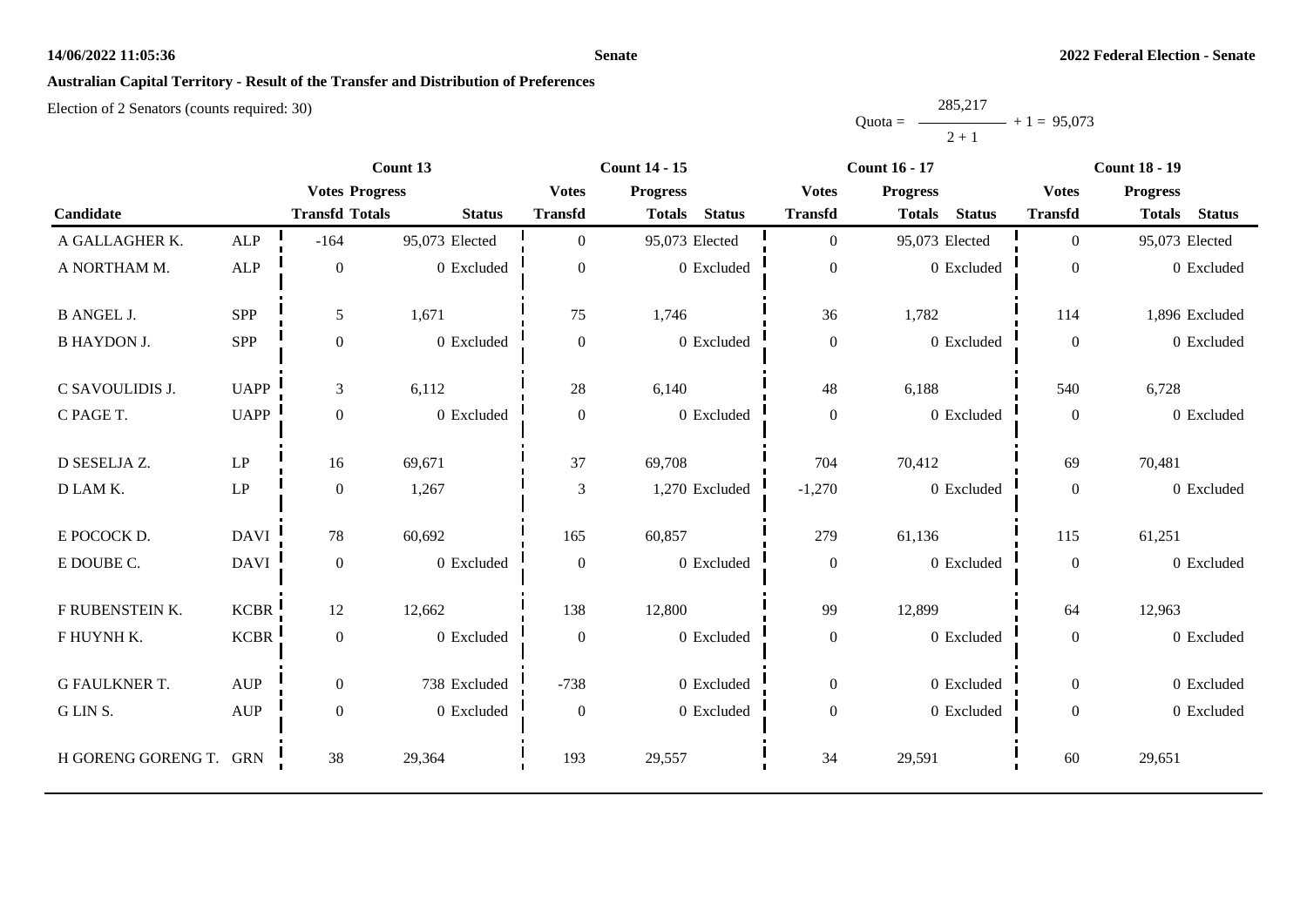#### **Senate**

# **Australian Capital Territory - Result of the Transfer and Distribution of Preferences**

|           | 285,217 |               |
|-----------|---------|---------------|
| $Quota =$ |         | $+1 = 95,073$ |
|           | $2 + 1$ |               |

|                         |                             |                                                   | Count 13                                       |                | <b>Count 14 - 15</b>           |                                           | <b>Count 16 - 17</b>           | <b>Count 18 - 19</b>                 |                                |  |
|-------------------------|-----------------------------|---------------------------------------------------|------------------------------------------------|----------------|--------------------------------|-------------------------------------------|--------------------------------|--------------------------------------|--------------------------------|--|
|                         |                             | <b>Votes Progress</b>                             |                                                | <b>Votes</b>   | <b>Progress</b>                | <b>Votes</b>                              | <b>Progress</b>                | <b>Votes</b>                         | <b>Progress</b>                |  |
| Candidate               |                             | <b>Transfd Totals</b>                             | <b>Status</b>                                  | <b>Transfd</b> | <b>Status</b><br><b>Totals</b> | <b>Transfd</b>                            | <b>Status</b><br><b>Totals</b> | <b>Transfd</b>                       | <b>Totals</b><br><b>Status</b> |  |
| H CRUZ J.               | <b>GRN</b>                  | $\Omega$                                          | 0 Excluded                                     | $\Omega$       | 0 Excluded                     | $\mathbf{0}$                              | 0 Excluded                     | $\Omega$                             | 0 Excluded                     |  |
| I KATELARIS A.          | <b>HMP</b>                  | 3                                                 | 4,540                                          | 39             | 4,579                          | 26                                        | 4,605                          | 334                                  | 4,939                          |  |
| I STANVIC M.            | <b>HMP</b>                  | $\overline{0}$                                    | 0 Excluded                                     | $\theta$       | 0 Excluded                     | $\boldsymbol{0}$                          | 0 Excluded                     | $\overline{0}$                       | 0 Excluded                     |  |
| J del VALLE Y.          | AJP                         | $\overline{2}$                                    | 1,912                                          | 32             | 1,944                          | 14                                        | 1,958                          | 221                                  | 2,179                          |  |
| J FAHIZ J.              | ${\rm AJP}$                 | $\boldsymbol{0}$                                  | 0 Excluded                                     | $\overline{0}$ | 0 Excluded                     | $\boldsymbol{0}$<br>0 Excluded            |                                | $\overline{0}$                       | 0 Excluded                     |  |
| K SIMMS M.              | <b>IMO</b>                  | $\mathbf{0}$                                      | 1,506                                          | 24             | 1,530                          | $18\,$                                    | 1,548 Excluded                 | $-1,548$                             | 0 Excluded                     |  |
| K LIDDICOAT M.          | <b>IMO</b>                  | $\boldsymbol{0}$                                  | 0 Excluded                                     | $\theta$       | 0 Excluded                     | $\boldsymbol{0}$                          | 0 Excluded                     | $\Omega$                             | 0 Excluded                     |  |
| UGLIF.                  | $\mathop{\rm IND}\nolimits$ | $\mathbf{0}$                                      | 0 Excluded                                     | $\theta$       | 0 Excluded                     | $\boldsymbol{0}$                          | 0 Excluded                     | $\boldsymbol{0}$                     | 0 Excluded                     |  |
| <b>Exhausted Votes</b>  |                             |                                                   | 3                                              | 4              | $\tau$                         | 12                                        | 19                             | 31                                   | 50                             |  |
| <b>Loss By Fraction</b> |                             | 6                                                 | 6                                              | $\Omega$       | 6                              | $\boldsymbol{0}$                          | 6                              | $\theta$                             | 6                              |  |
| <b>Total Votes</b>      |                             | $\overline{0}$                                    | 285,217                                        | $\theta$       | 285,217                        | $\boldsymbol{0}$                          | 285,217                        | $\overline{0}$                       | 285,217                        |  |
|                         |                             | <b>Surplus Distributed</b><br><b>GALLAGHER K.</b> | <b>Candidates Excluded</b><br>24. FAULKNER, T. |                |                                | <b>Candidates Excluded</b><br>19. LAM, K. |                                | Candidates Excluded<br>32. SIMMS, M. |                                |  |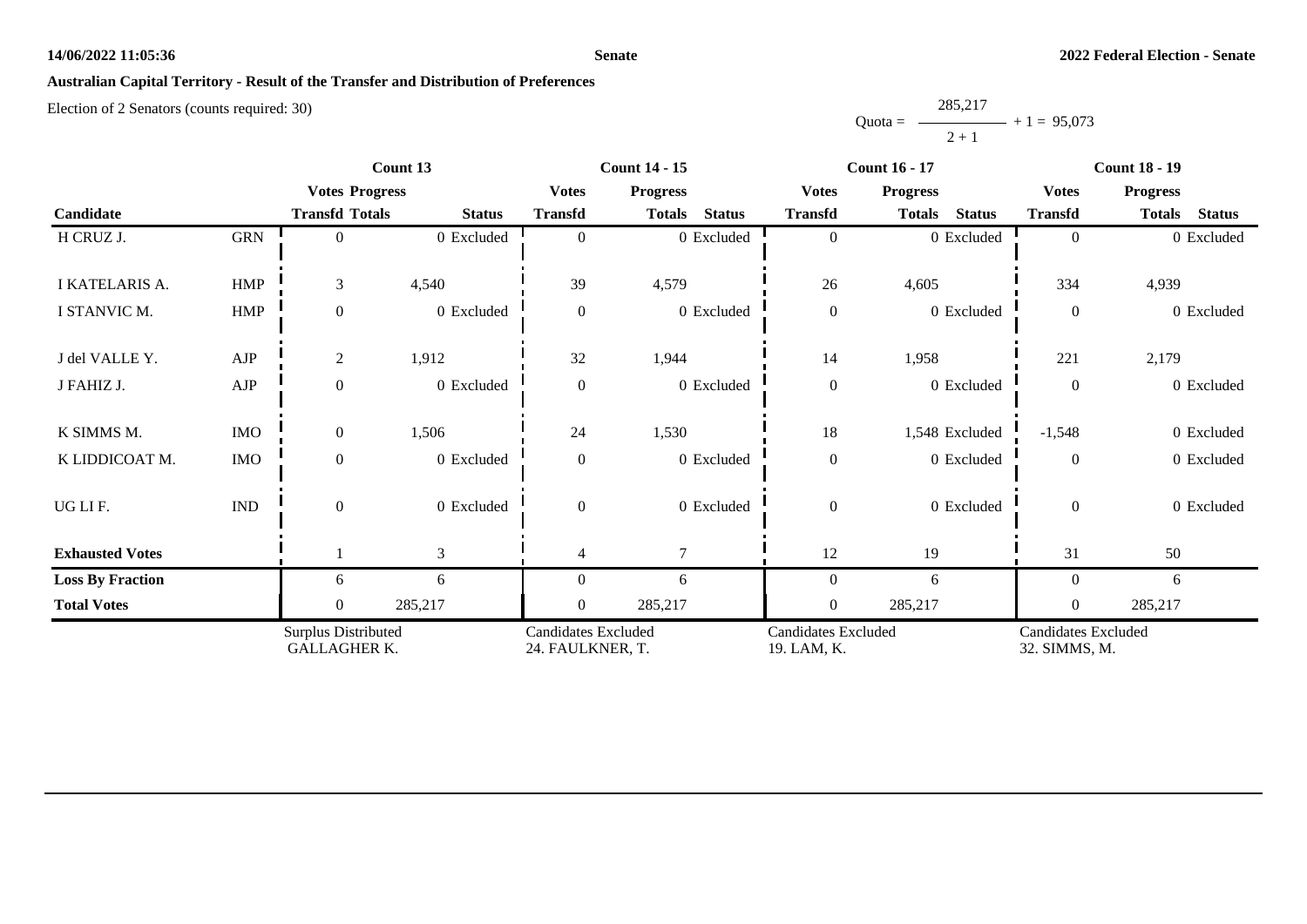#### **Senate**

# **Australian Capital Territory - Result of the Transfer and Distribution of Preferences**

|           | 285,217 |               |
|-----------|---------|---------------|
| $Quota =$ |         | $+1 = 95,073$ |
|           | $2 + 1$ |               |

|                         |                            | <b>Count 20 - 21</b>  |                |                  | <b>Count 22 - 23</b>           |                  | <b>Count 24 - 25</b>           | <b>Count 26 - 27</b> |                                |  |
|-------------------------|----------------------------|-----------------------|----------------|------------------|--------------------------------|------------------|--------------------------------|----------------------|--------------------------------|--|
|                         |                            | <b>Votes Progress</b> |                | <b>Votes</b>     | <b>Progress</b>                | <b>Votes</b>     | <b>Progress</b>                | <b>Votes</b>         | <b>Progress</b>                |  |
| Candidate               |                            | <b>Transfd Totals</b> | <b>Status</b>  | <b>Transfd</b>   | <b>Status</b><br><b>Totals</b> | <b>Transfd</b>   | <b>Status</b><br><b>Totals</b> | <b>Transfd</b>       | <b>Status</b><br><b>Totals</b> |  |
| A GALLAGHER, K.         | ALP                        | $\Omega$              | 95,073 Elected | $\Omega$         | 95,073 Elected                 | $\overline{0}$   | 95,073 Elected                 | $\overline{0}$       | 95,073 Elected                 |  |
| A NORTHAM, M.           | ${\sf ALP}$                | $\mathbf{0}$          | 0 Excluded     | $\overline{0}$   | 0 Excluded                     | $\boldsymbol{0}$ | 0 Excluded                     | $\theta$             | 0 Excluded                     |  |
| B ANGEL, J.             | SPP                        | $-1,896$              | 0 Excluded     | $\theta$         | 0 Excluded                     | $\mathbf{0}$     | 0 Excluded                     | $\overline{0}$       | 0 Excluded                     |  |
| B HAYDON, J.            | <b>SPP</b>                 | $\theta$              | 0 Excluded     | $\Omega$         | 0 Excluded                     | $\boldsymbol{0}$ | 0 Excluded                     | $\theta$             | 0 Excluded                     |  |
| C SAVOULIDIS, J.        | <b>UAPP</b>                | 277                   | 7,005          | 152              | 7,157                          | 976              | 8,133 Excluded                 | $-8,133$             | 0 Excluded                     |  |
| C PAGE, T.              | <b>UAPP</b>                | $\theta$              | 0 Excluded     | $\theta$         | 0 Excluded                     | $\boldsymbol{0}$ | 0 Excluded                     | $\overline{0}$       | 0 Excluded                     |  |
| D SESELJA, Z.           | $\ensuremath{\mathrm{LP}}$ | 251                   | 70,732         | 202              | 70,934                         | 800              | 71,734                         | 3,676                | 75,410                         |  |
| D LAM, K.               | $\mathbf{L}\mathbf{P}$     | $\boldsymbol{0}$      | 0 Excluded     | $\overline{0}$   | 0 Excluded                     | $\boldsymbol{0}$ | 0 Excluded                     | $\overline{0}$       | 0 Excluded                     |  |
| E POCOCK, D.            | DAVI                       | 457                   | 61,708         | 406              | 62,114                         | 1,479            | 63,593                         | 2,207                | 65,800                         |  |
| E DOUBE, C.             | DAVI                       | $\boldsymbol{0}$      | 0 Excluded     | $\overline{0}$   | 0 Excluded                     | $\boldsymbol{0}$ | 0 Excluded                     | $\overline{0}$       | 0 Excluded                     |  |
| F RUBENSTEIN, K.        | <b>KCBR</b>                | 237                   | 13,200         | 265              | 13,465                         | 576              | 14,041                         | 1,103                | 15,144 Excluded                |  |
| F HUYNH, K.             | <b>KCBR</b>                | $\mathbf{0}$          | 0 Excluded     | $\overline{0}$   | 0 Excluded                     | $\boldsymbol{0}$ | 0 Excluded                     | $\Omega$             | 0 Excluded                     |  |
| G FAULKNER, T.          | <b>AUP</b>                 | $\overline{0}$        | 0 Excluded     | $\overline{0}$   | 0 Excluded                     | $\overline{0}$   | 0 Excluded                     | $\overline{0}$       | 0 Excluded                     |  |
| G LIN, S.               | <b>AUP</b>                 | $\boldsymbol{0}$      | 0 Excluded     | $\boldsymbol{0}$ | 0 Excluded                     | $\boldsymbol{0}$ | 0 Excluded                     | $\overline{0}$       | 0 Excluded                     |  |
| H GORENG GORENG, T. GRN |                            | 314                   | 29,965         | 677              | 30,642                         | 1,682            | 32,324                         | 576                  | 32,900                         |  |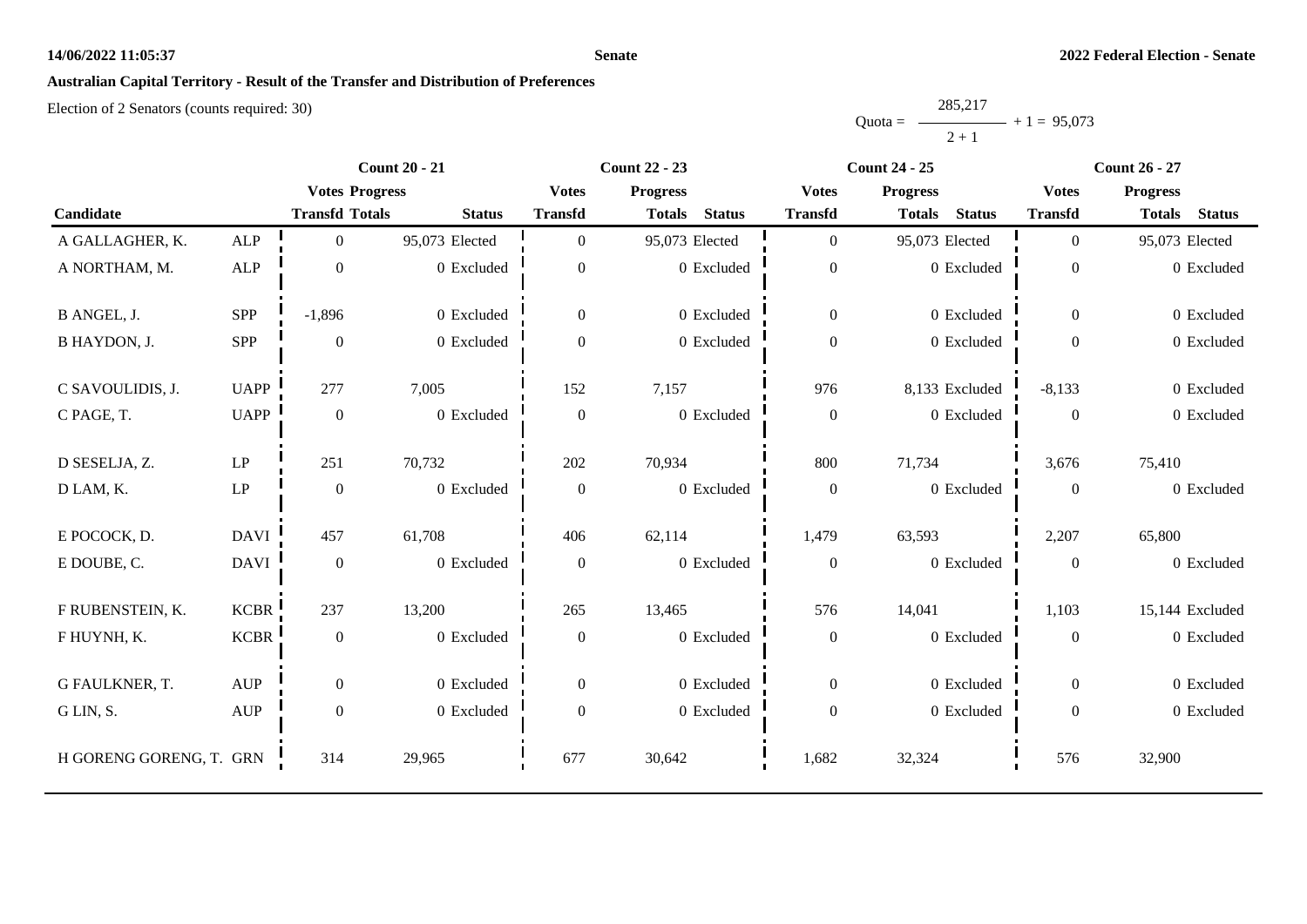#### **Senate**

# **Australian Capital Territory - Result of the Transfer and Distribution of Preferences**

|           | 285,217 |               |
|-----------|---------|---------------|
| $Quota =$ |         | $+1 = 95,073$ |
|           | $2 + 1$ |               |

|                         |                                      |                       | <b>Count 20 - 21</b>                            |                | <b>Count 22 - 23</b>                            |                  | <b>Count 24 - 25</b>                      | <b>Count 26 - 27</b> |                                |  |
|-------------------------|--------------------------------------|-----------------------|-------------------------------------------------|----------------|-------------------------------------------------|------------------|-------------------------------------------|----------------------|--------------------------------|--|
|                         |                                      | <b>Votes Progress</b> |                                                 | <b>Votes</b>   | <b>Progress</b>                                 | <b>Votes</b>     | <b>Progress</b>                           | <b>Votes</b>         | <b>Progress</b>                |  |
| Candidate               |                                      | <b>Transfd Totals</b> | <b>Status</b>                                   | <b>Transfd</b> | <b>Status</b><br><b>Totals</b>                  | <b>Transfd</b>   | <b>Status</b><br><b>Totals</b>            | <b>Transfd</b>       | <b>Totals</b><br><b>Status</b> |  |
| H CRUZ, J.              | <b>GRN</b>                           | $\Omega$              | 0 Excluded                                      | $\Omega$       | 0 Excluded                                      | $\overline{0}$   | 0 Excluded                                | $\overline{0}$       | 0 Excluded                     |  |
| I KATELARIS, A.         | <b>HMP</b>                           | 156                   | 5,095                                           | 623            | 5,718 Excluded                                  | $-5,718$         | 0 Excluded                                | $\mathbf{0}$         | 0 Excluded                     |  |
| I STANVIC, M.           | <b>HMP</b>                           | $\boldsymbol{0}$      | 0 Excluded                                      | $\Omega$       | 0 Excluded                                      | $\boldsymbol{0}$ | 0 Excluded                                | $\overline{0}$       | 0 Excluded                     |  |
| J del VALLE, Y.         | AJP                                  | 185                   | 2,364 Excluded                                  | $-2,364$       | 0 Excluded                                      | $\boldsymbol{0}$ | 0 Excluded                                | $\overline{0}$       | 0 Excluded                     |  |
| J FAHIZ, J.             | AJP                                  | $\boldsymbol{0}$      | 0 Excluded                                      | $\theta$       | 0 Excluded                                      | $\boldsymbol{0}$ | 0 Excluded                                | $\mathbf{0}$         | 0 Excluded                     |  |
| K SIMMS, M.             | <b>IMO</b>                           | $\overline{0}$        | 0 Excluded                                      | $\overline{0}$ | 0 Excluded                                      | $\mathbf{0}$     | 0 Excluded                                | $\overline{0}$       | 0 Excluded                     |  |
| K LIDDICOAT, M.         | <b>IMO</b>                           | $\boldsymbol{0}$      | 0 Excluded                                      | $\theta$       | 0 Excluded                                      | $\boldsymbol{0}$ | 0 Excluded                                | $\boldsymbol{0}$     | 0 Excluded                     |  |
| UG LI, F.               | IND                                  | $\overline{0}$        | 0 Excluded                                      | $\theta$       | 0 Excluded                                      | $\boldsymbol{0}$ | 0 Excluded                                | $\overline{0}$       | 0 Excluded                     |  |
| <b>Exhausted Votes</b>  |                                      | 17                    | 67                                              | 37             | 104                                             | 204              | 308                                       | 572                  | 880                            |  |
| <b>Loss By Fraction</b> |                                      | 2                     | 8                                               | 2              | 10                                              |                  | 11                                        | $-1$                 | 10                             |  |
| <b>Total Votes</b>      |                                      | $\overline{0}$        | 285,217                                         | $\overline{0}$ | 285,217                                         | $\boldsymbol{0}$ | 285,217                                   | $\mathbf{0}$         | 285,217                        |  |
|                         | Candidates Excluded<br>14. ANGEL, J. |                       | <b>Candidates Excluded</b><br>30. del VALLE, Y. |                | <b>Candidates Excluded</b><br>28. KATELARIS, A. |                  | Candidates Excluded<br>16. SAVOULIDIS, J. |                      |                                |  |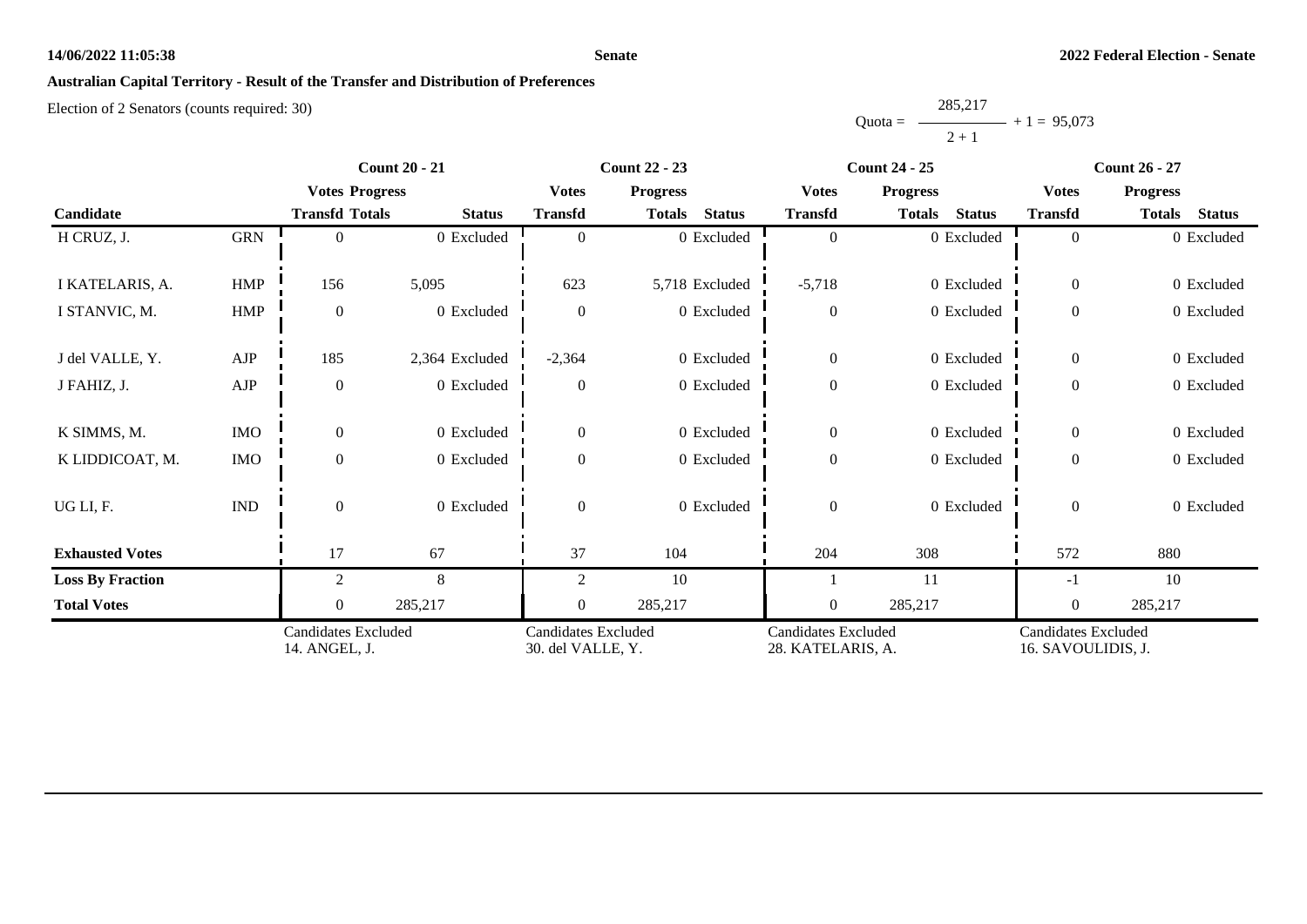#### **Senate**

## **Australian Capital Territory - Result of the Transfer and Distribution of Preferences**

|           | 285,217 |               |
|-----------|---------|---------------|
| $Quota =$ |         | $+1 = 95,073$ |
|           | $2 + 1$ |               |

|                         |                                  |                       | <b>Count 28 - 29</b> |                  | Count 30        |                |                |                 |               |                |                 |               |
|-------------------------|----------------------------------|-----------------------|----------------------|------------------|-----------------|----------------|----------------|-----------------|---------------|----------------|-----------------|---------------|
|                         |                                  | <b>Votes Progress</b> |                      | <b>Votes</b>     | <b>Progress</b> |                | <b>Votes</b>   | <b>Progress</b> |               | <b>Votes</b>   | <b>Progress</b> |               |
| Candidate               |                                  | <b>Transfd Totals</b> | <b>Status</b>        | <b>Transfd</b>   | <b>Totals</b>   | <b>Status</b>  | <b>Transfd</b> | <b>Totals</b>   | <b>Status</b> | <b>Transfd</b> | <b>Totals</b>   | <b>Status</b> |
| A GALLAGHER, K.         | <b>ALP</b>                       | 0                     | 95,073 Elected       | $\boldsymbol{0}$ | 95,073 Elected  |                |                |                 |               |                |                 |               |
| A NORTHAM, M.           | ALP                              | 0                     | 0 Excluded           | $\overline{0}$   |                 | 0 Excluded     |                |                 |               |                |                 |               |
| B ANGEL, J.             | SPP                              | $\boldsymbol{0}$      | 0 Excluded           | $\boldsymbol{0}$ |                 | 0 Excluded     |                |                 |               |                |                 |               |
| B HAYDON, J.            | ${\rm SPP}$                      | $\boldsymbol{0}$      | 0 Excluded           | $\boldsymbol{0}$ |                 | $0\,$ Excluded |                |                 |               |                |                 |               |
| C SAVOULIDIS, J.        | <b>UAPP</b>                      | $\overline{0}$        | 0 Excluded           | $\overline{0}$   |                 | 0 Excluded     |                |                 |               |                |                 |               |
| C PAGE, T.              | UAPP                             | $\boldsymbol{0}$      | 0 Excluded           | $\mathbf{0}$     |                 | 0 Excluded     |                |                 |               |                |                 |               |
| D SESELJA, Z.           | $\operatorname{LP}$              | 1,426                 | 76,836               | 4,649            | 81,485          |                |                |                 |               |                |                 |               |
| D LAM, K.               | $\operatorname{LP}$              | $\boldsymbol{0}$      | 0 Excluded           | $\boldsymbol{0}$ |                 | 0 Excluded     |                |                 |               |                |                 |               |
| E POCOCK, D.            | <b>DAVI</b>                      | 9,801                 | 75,601               | 28,017           | 103,618 Elected |                |                |                 |               |                |                 |               |
| E DOUBE, C.             | DAVI                             | $\boldsymbol{0}$      | $0\,$ Excluded       | $\boldsymbol{0}$ |                 | 0 Excluded     |                |                 |               |                |                 |               |
| F RUBENSTEIN, K.        | KCBR                             | $-15,144$             | 0 Excluded           | $\boldsymbol{0}$ |                 | 0 Excluded     |                |                 |               |                |                 |               |
| F HUYNH, K.             | <b>KCBR</b>                      | $\boldsymbol{0}$      | $0\,$ Excluded       | $\boldsymbol{0}$ |                 | 0 Excluded     |                |                 |               |                |                 |               |
| G FAULKNER, T.          | $\mathbf{A}\mathbf{U}\mathbf{P}$ | 0                     | 0 Excluded           | $\mathbf{0}$     |                 | 0 Excluded     |                |                 |               |                |                 |               |
| G LIN, S.               | $\mathbf{A}\mathbf{U}\mathbf{P}$ | $\boldsymbol{0}$      | 0 Excluded           | $\overline{0}$   |                 | $0\,$ Excluded |                |                 |               |                |                 |               |
| H GORENG GORENG, T. GRN |                                  | 3,290                 | 36,190 Excluded      | $-36,145$        |                 | 45 Excluded    |                |                 |               |                |                 |               |